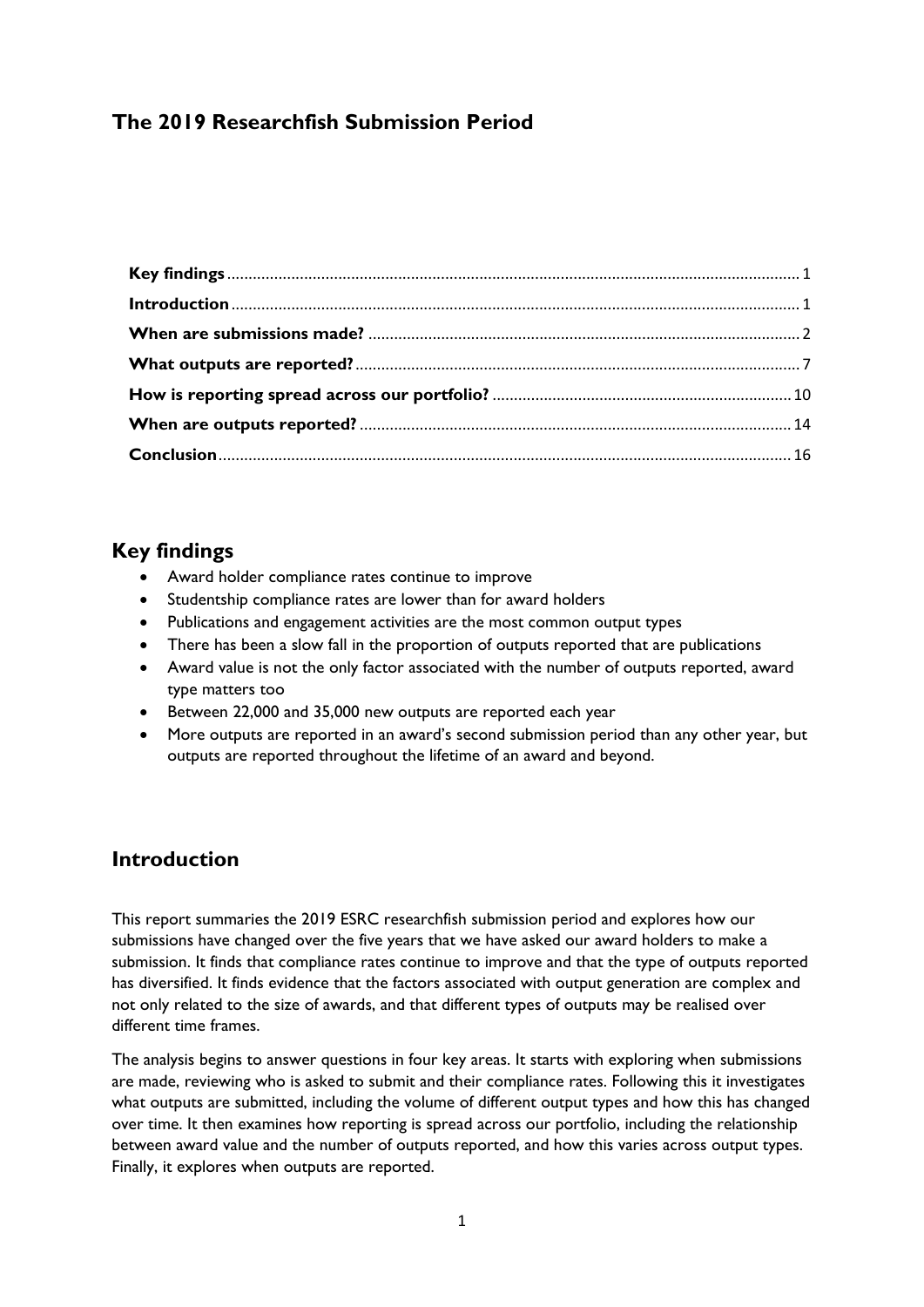## <span id="page-1-0"></span>**When are submissions made?**

As well as requiring our grant holders and fellows (here defined as 'award holders') to make a submission, we also ask the students we fund to make a submission too. In total there are around 12,400 ESRC awards and studentships in researchfish. As Figure 1 shows, almost half are research grants, 10% are fellowships, with the remainder being studentships.



Awards are allocated a response code in researchfish. This determines whether a submission is required. Awards that are response code 1 or 4 are expected to make a submission. When looking at our researchfish portfolio this way, students make up the majority of those we ask to submit (Figure 2). This is because many of the grants and fellowships in researchfish completed a long time ago and have since been closed in researchfish, whereas we didn't add studentships until 2016, and many of these are still active or recently finished.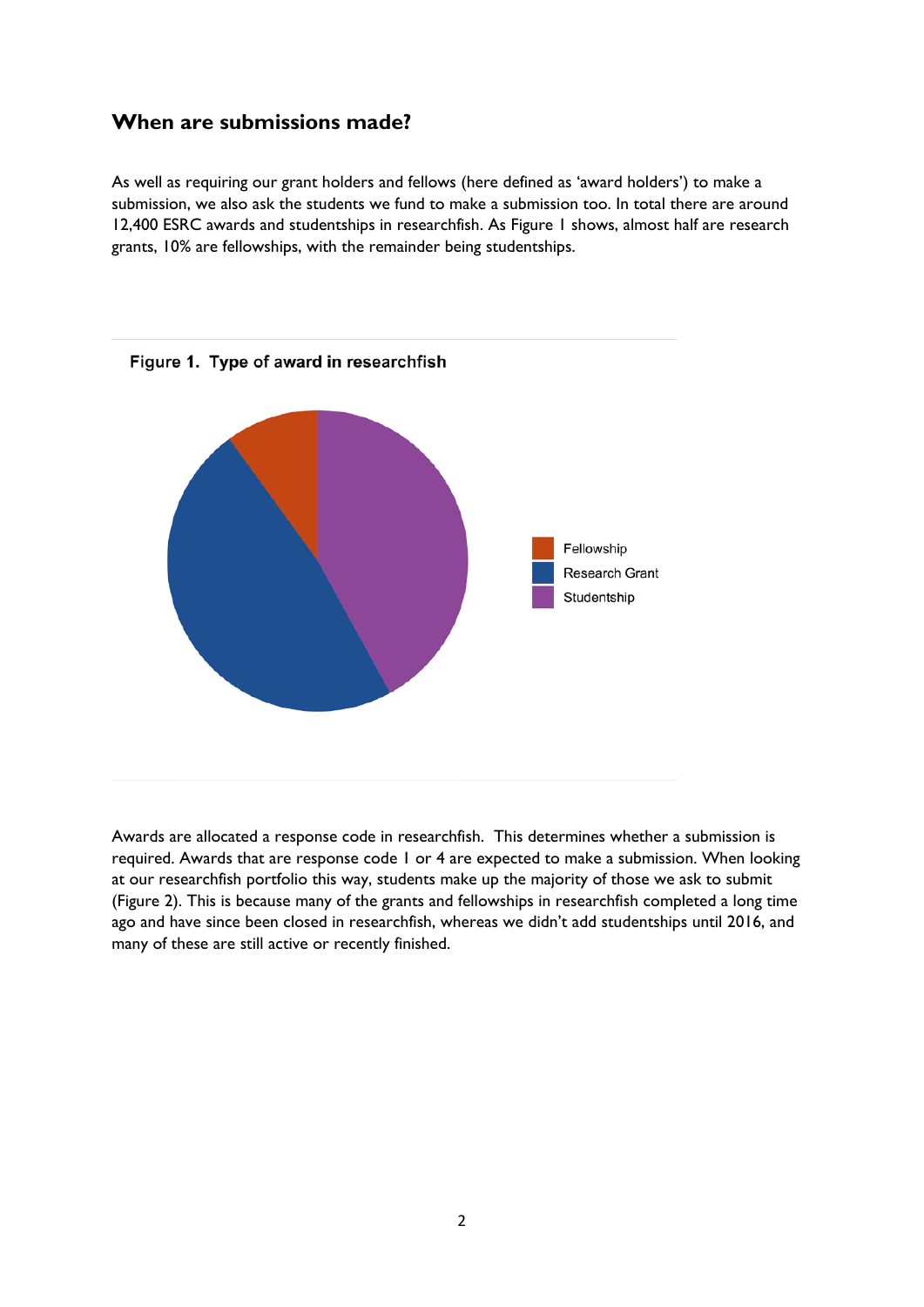

Each year we compile compliance rates for awards and studentships. This analysis uses our 'final adjusted compliance' figures, which take account of any exemptions we made during the submission period as well as award holders who made an optional submission. As can be seen from Figure 3, our already very high compliance rate for award holders has continued to improve over the past three years, with almost all users now registered and accessing their award in researchfish. There continues to be a very small number of users who access their award but do not go on to make a submission. Our compliance rate now sits at 96.7%, up from 92.8% in 2017.



Figure 2. Type of award in researchfish, those expected to submit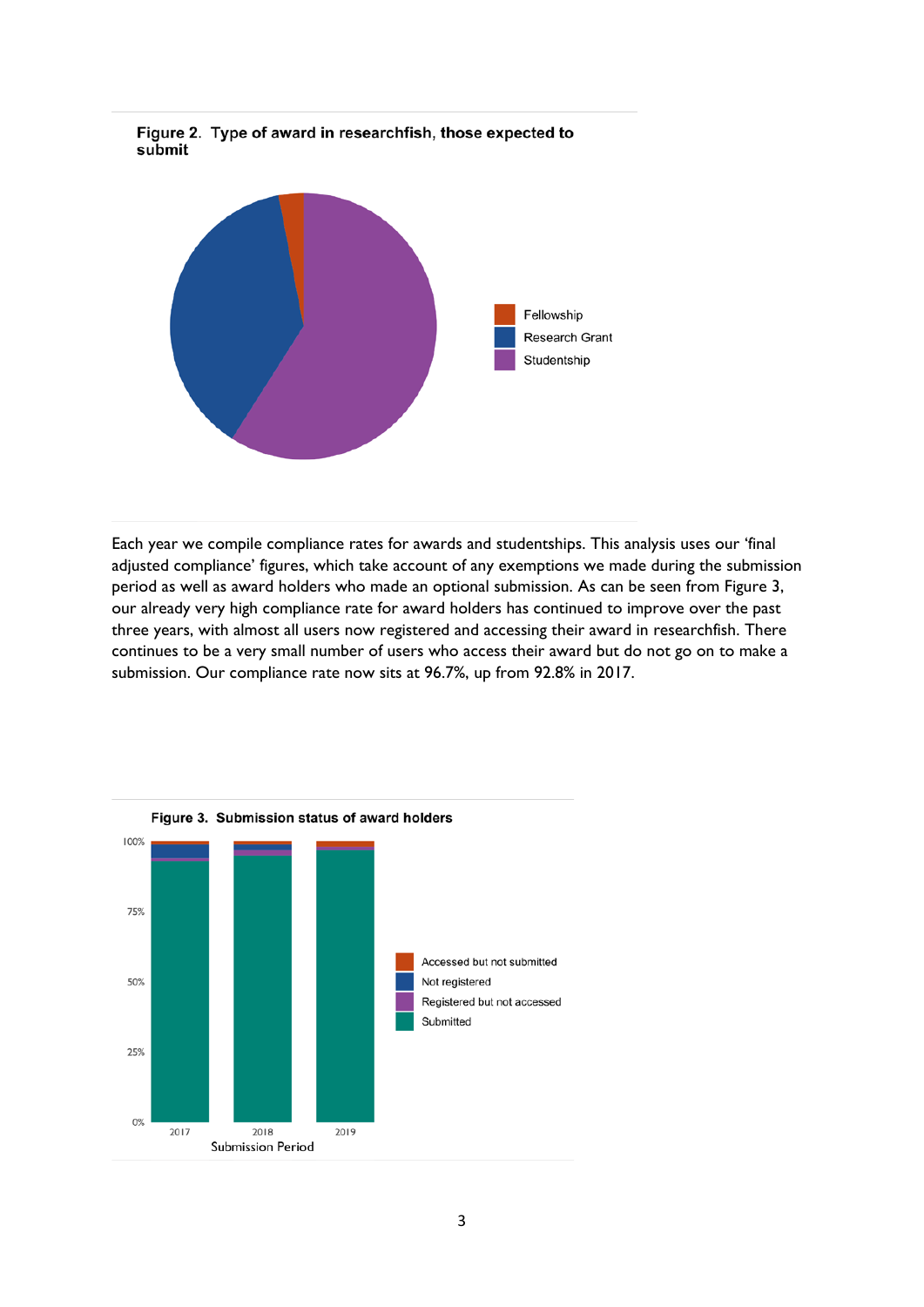Response code 1 and 4 award holders are required to make a submission. The response code 1 submission rate has been static at a very high 98% for the past three years (see Figure 4). The response code 4 rate is lower than the code 1 rate in each year. While it improved in 2018, it fell slightly in 2019.



This would at first seem to contradict the improvement in the overall compliance rate in 2019. The explanation is that the share of awards that are response code 4 fell in 2019 and so their lower compliance rate had a smaller impact on the overall compliance rate (Figure 5).

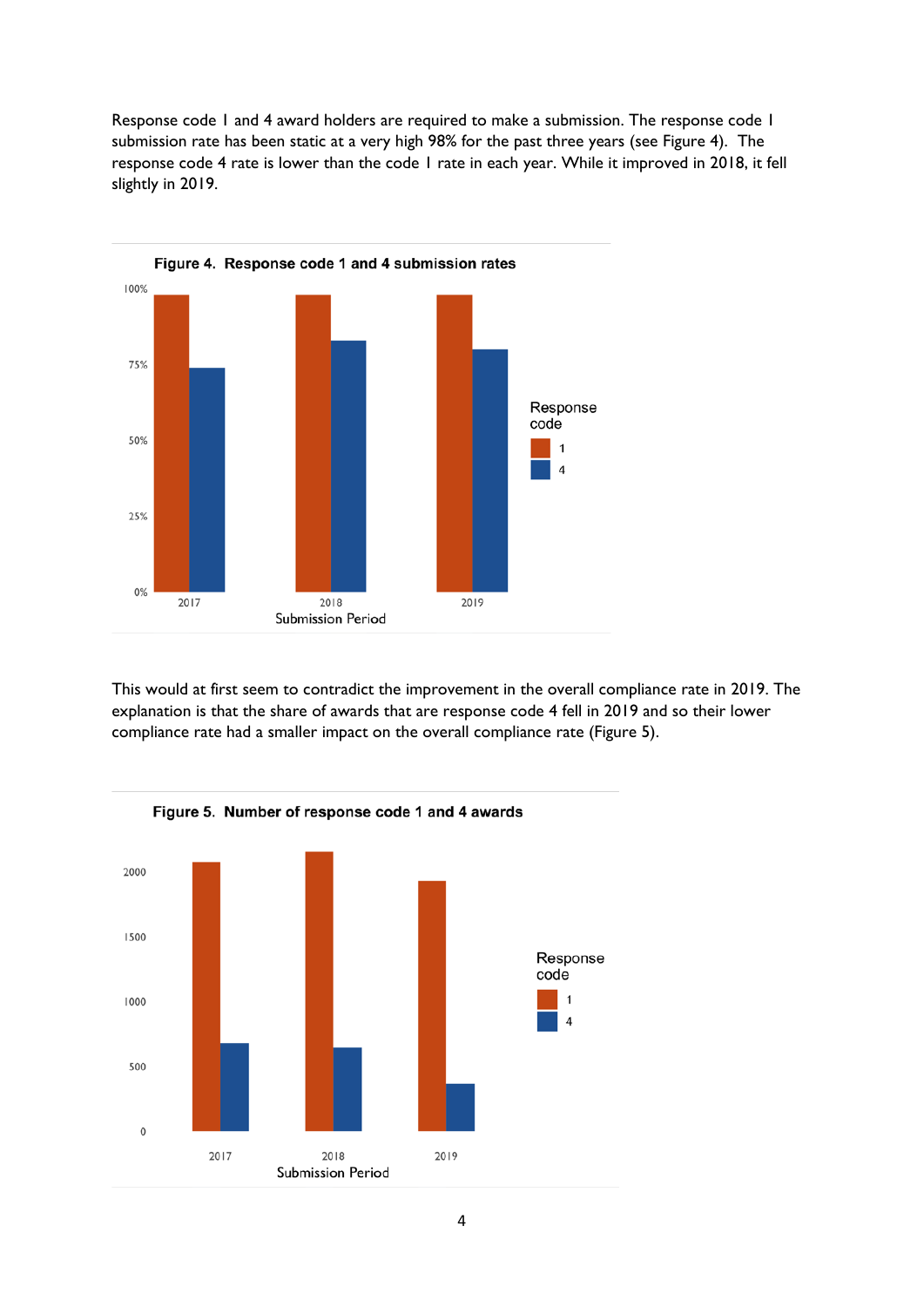In each of the past three years a clear majority of research organisations (ROs) achieved 100% compliance rates for their response code 1 awards (Figure 6). 2019 saw an improvement, and there are now very few ROs that do not see all their awards submitted.



It is also possible to look at when exactly submissions are made. The heat map in Figure 7 shows that submissions followed a similar pattern over the past three years. In 2017, the median award was submitted 8.8 days before the end of the submission period. In 2018 this had risen to 9.1 days. In 2019 it was 9 days.

There a notable number of award holders submitting on the first day of the submission period, although this appears to be falling slowly. As expected, weekends see fewer submissions than week days. There is a quiet period for the first three weeks of the submission period (in terms of submissions made, users will be spending this time creating output records), before activity picks up again in the final three weeks, reaching a peak in the four days before the end of the submission period. Submission rates are no higher on the final day of the submission period than they are at any point during the final week.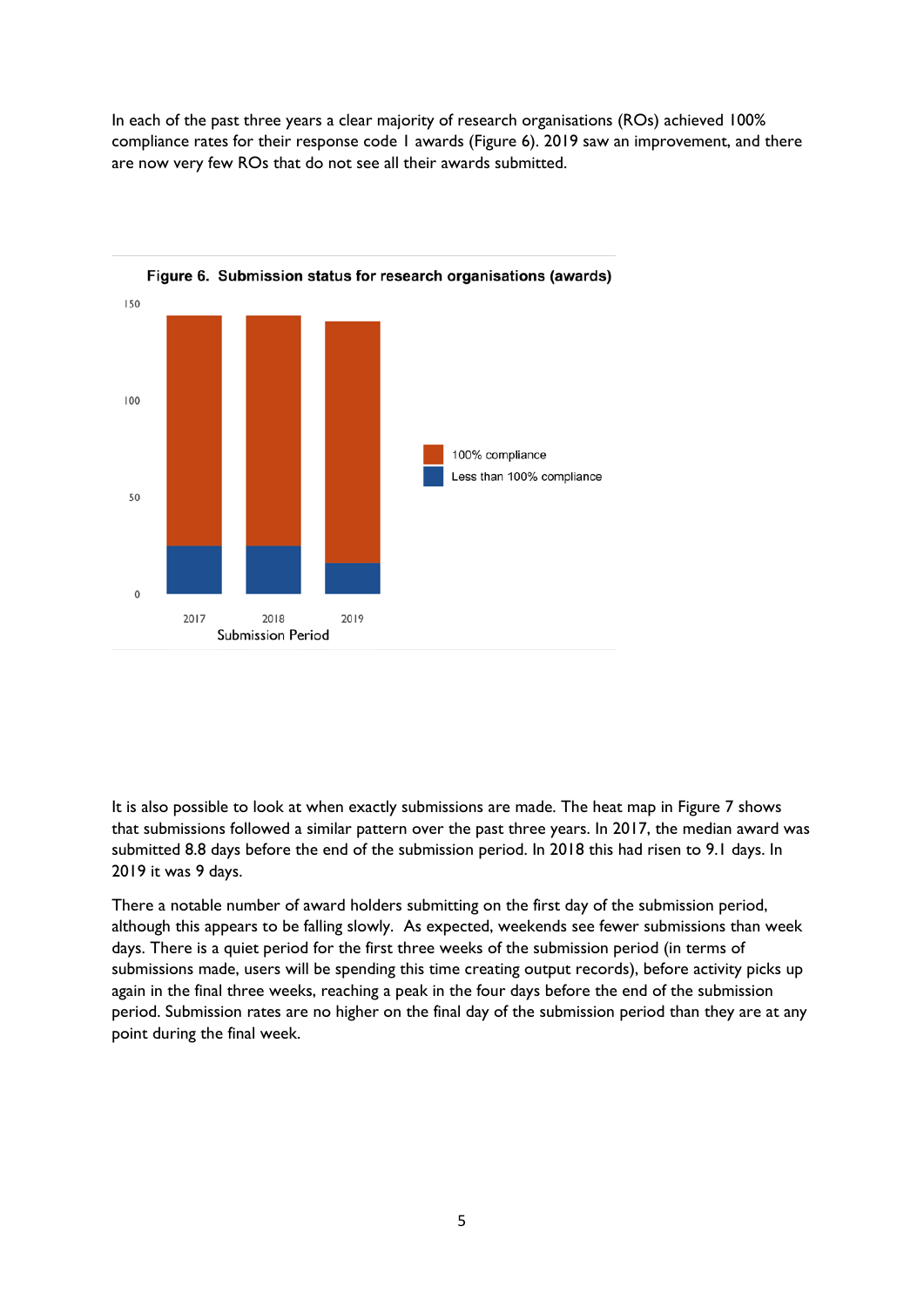

Figure 7. Number of submissions made each day

So far, submission rates for award holders have been discussed, but we also measure studentship compliance rates. Figures 8 and 9 summarise the compliance rates for students. The most obvious point is that rates are significantly lower than for award holders, but this is not a fair comparison to make. We do not require students to make a submission in the same way in which we require award holders to and ultimately studentship and award compliance rates are not directly comparable. Due to the lower compliance rate, fewer ROs see 100% of their students making a submission.



6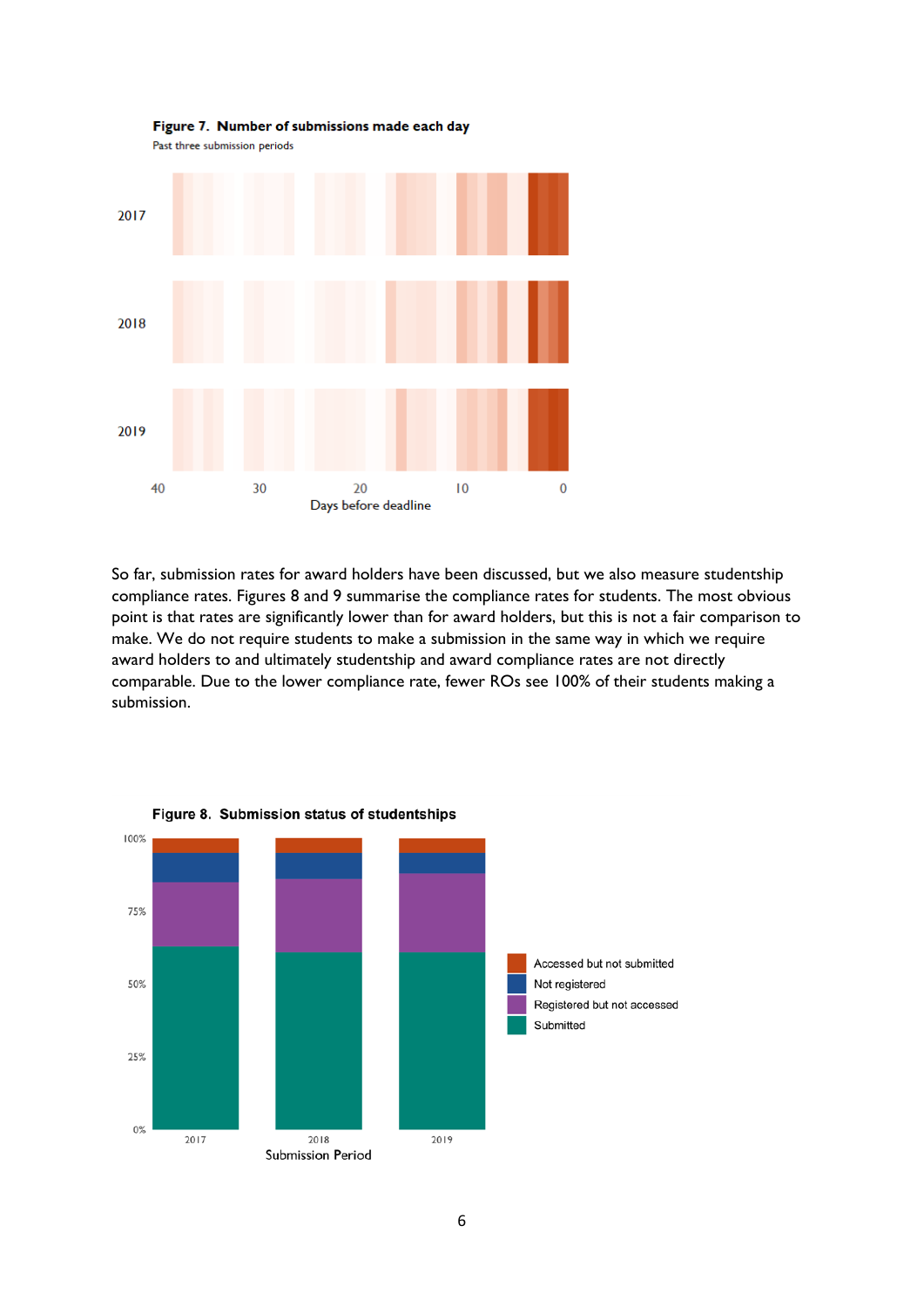

Figure 9. Submission status for research organisations (studentships)

## <span id="page-6-0"></span>**What outputs are reported?**

The previous section focussed on who has submitted. This section examines what has been submitted. Our award holders have reported just over 200,000 outputs. The main types are recorded in Figure 10. Most are either publications (92,500) or engagement activities (75,500).



Figure 10. Most common outputs in researchfish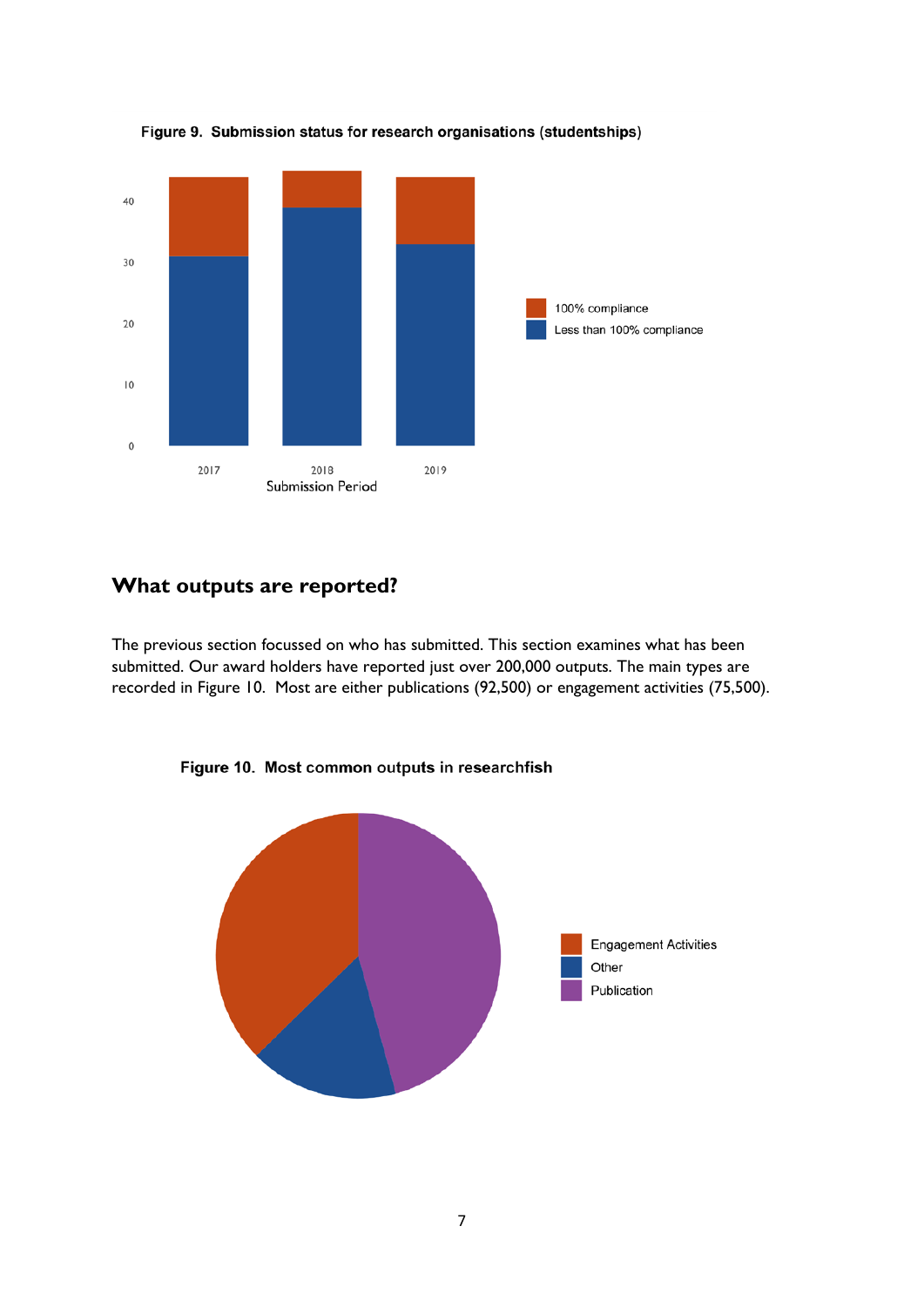Other output types account for around 17% of all outputs, and four output types account for the majority of these (Figure 11). As reported previously, these are people focussed, rather than product focussed, outputs. The most common other outputs reported are collaborators (around 8100, part of 6600 collaborations) and policy influences (7000). Awards and recognitions (5900) and further funding (5700) are also also reported in high numbers. The most common product-focussed output is databases and models (2000).

#### Figure 11. Number of 'other' outputs

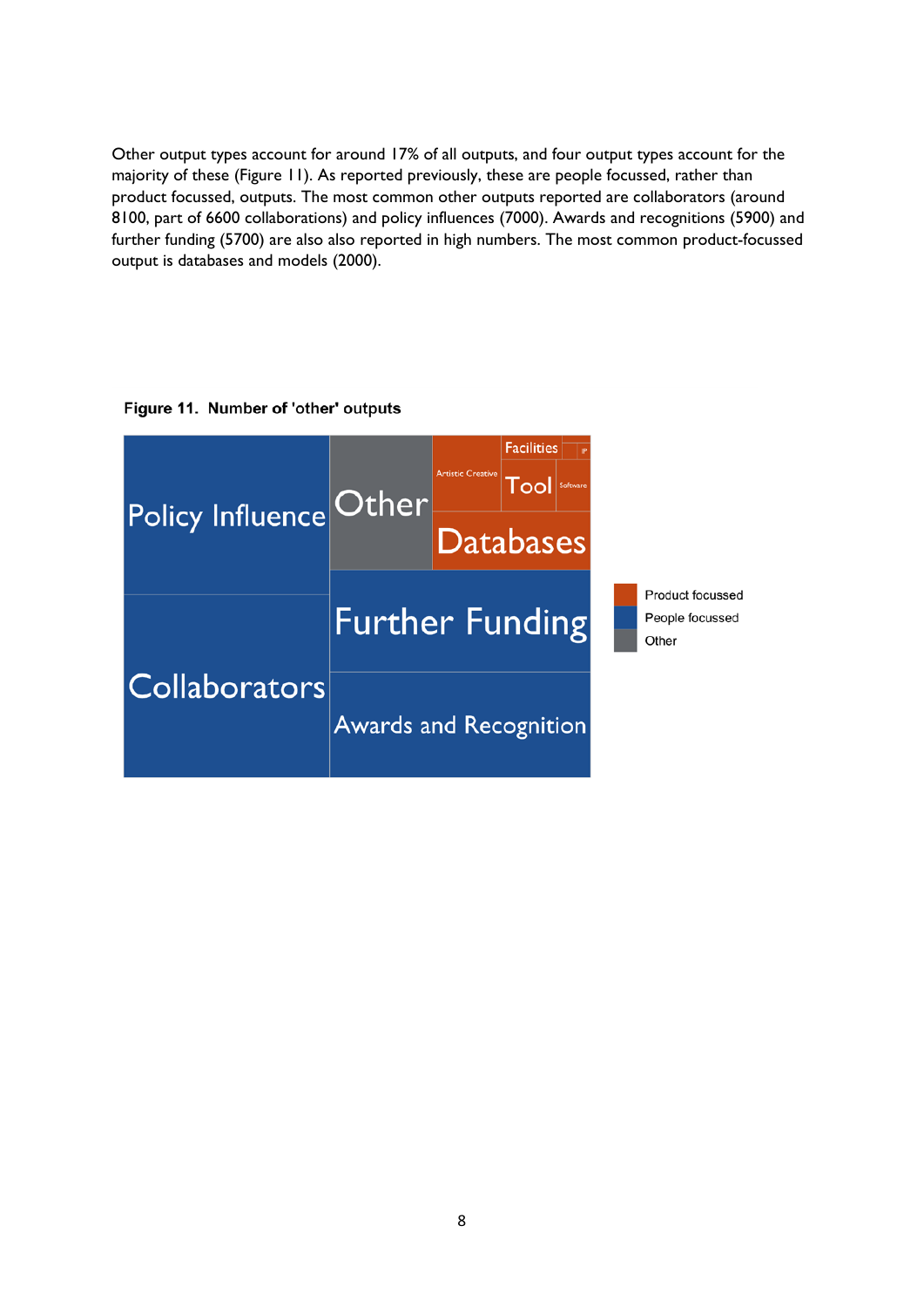2019 saw 15% more outputs submitted overall compared to 2018, but this varies significantly by output type, as shown in Figure 12. Publications saw a very modest increase of 10% compared to a 33% jump in the number of tools and methods reported.



This is part of a slow but notable trend over the past several years towards a more diverse reporting picture (see Figure 13). In 2014 44% of new outputs were publications, in 2019 this had fallen to 31%. Over this period, engagement activities have grown from 37% to 44% and other outputs from 19% to 24%.



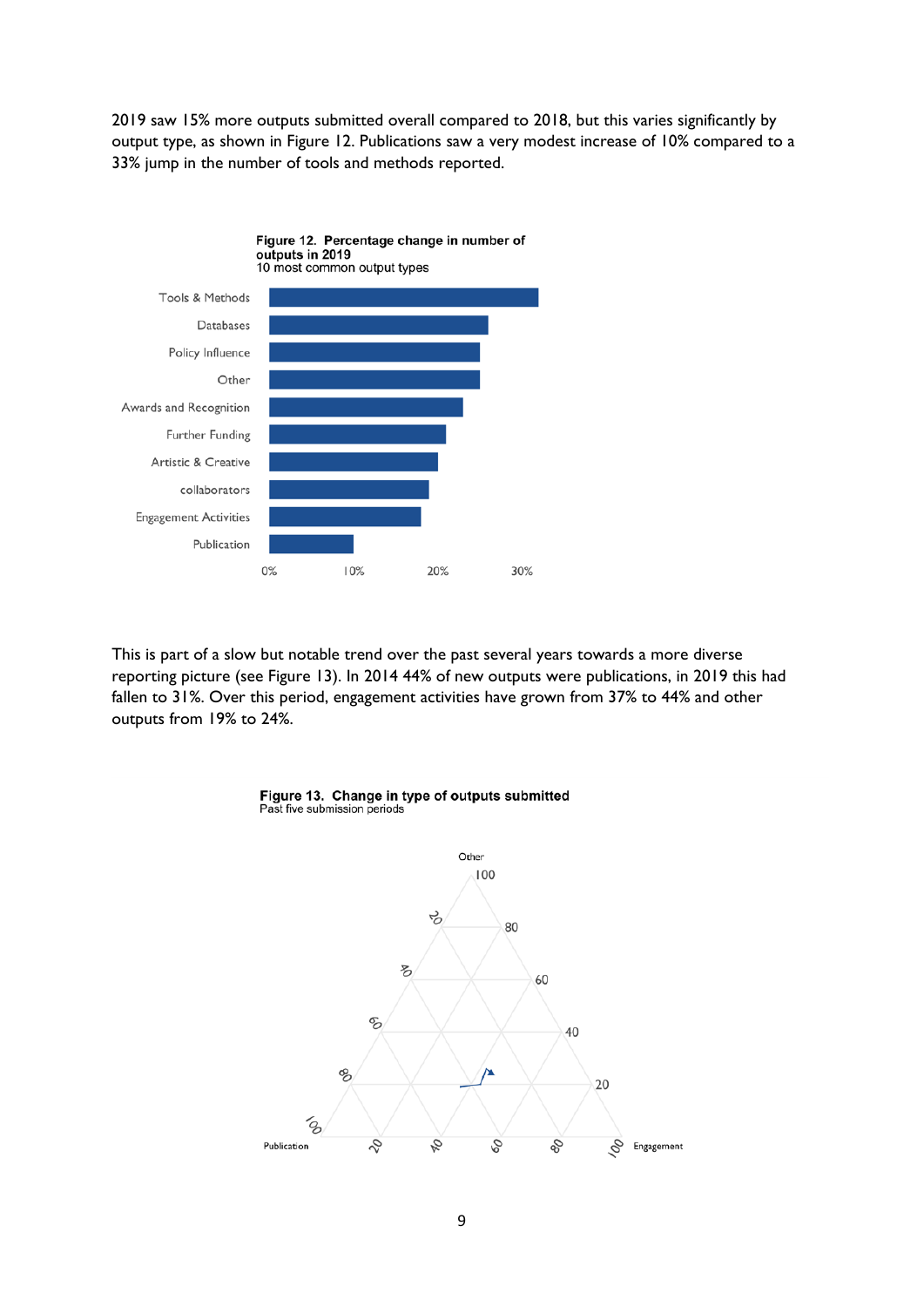#### <span id="page-9-0"></span>**How is reporting spread across our portfolio?**

There is a median of 10 and a mean of 34 outputs reported per award. The large difference in the mean and median suggests that a small number of awards report a very high number of outputs. This is confirmed in Figure 14. While there is a positive relationship between the number of outputs reported, there are several moderately sized awards that reported a very high number of outputs.



This is, of course, because award value is not the only predictor of the number of outputs an award will generate. We have funded many output focussed awards, such as seminars, over the years. These are often small awards that generate far more outputs per pound than standard research grants.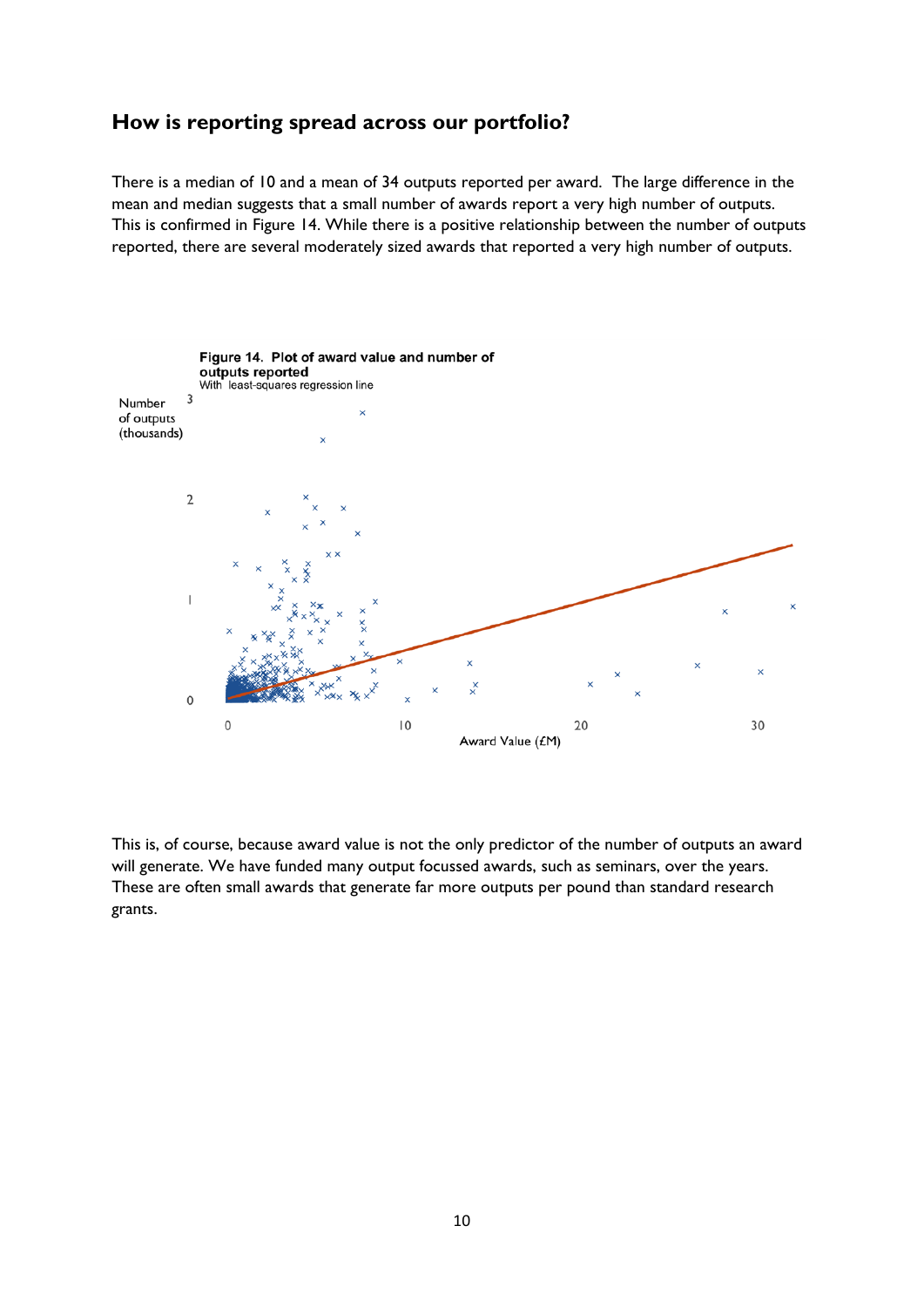We can remove the effect of award value by using the output rate, defined as the number of outputs reported per £100,000 of award value. The mean output rate is 33.6 and the median is 12.9. Figure 15 gives this rate over a selection of ESRC funding schemes. As can be seen, the rate varies substantially across the schemes, with two of our output focused schemes, knowledge exchange opportunities and seminars, having very high output rates whereas our largest investments, centres, and the bulk of our funding, research grants, having much lower output rates.





Figure 16 groups awards by RO. This will somewhat mitigate the effects of the type of award on the number of outputs reported, as ROs will generally have been funded in a range of award types. Indeed, the relationship between award value and number of outputs becomes highly correlated at the RO level. Notable outliers are ROs that hold specialist awards, for example ROs that specialise in running high value centres have a lower output rate than total award value would predict, in line with the findings in Figure 15.

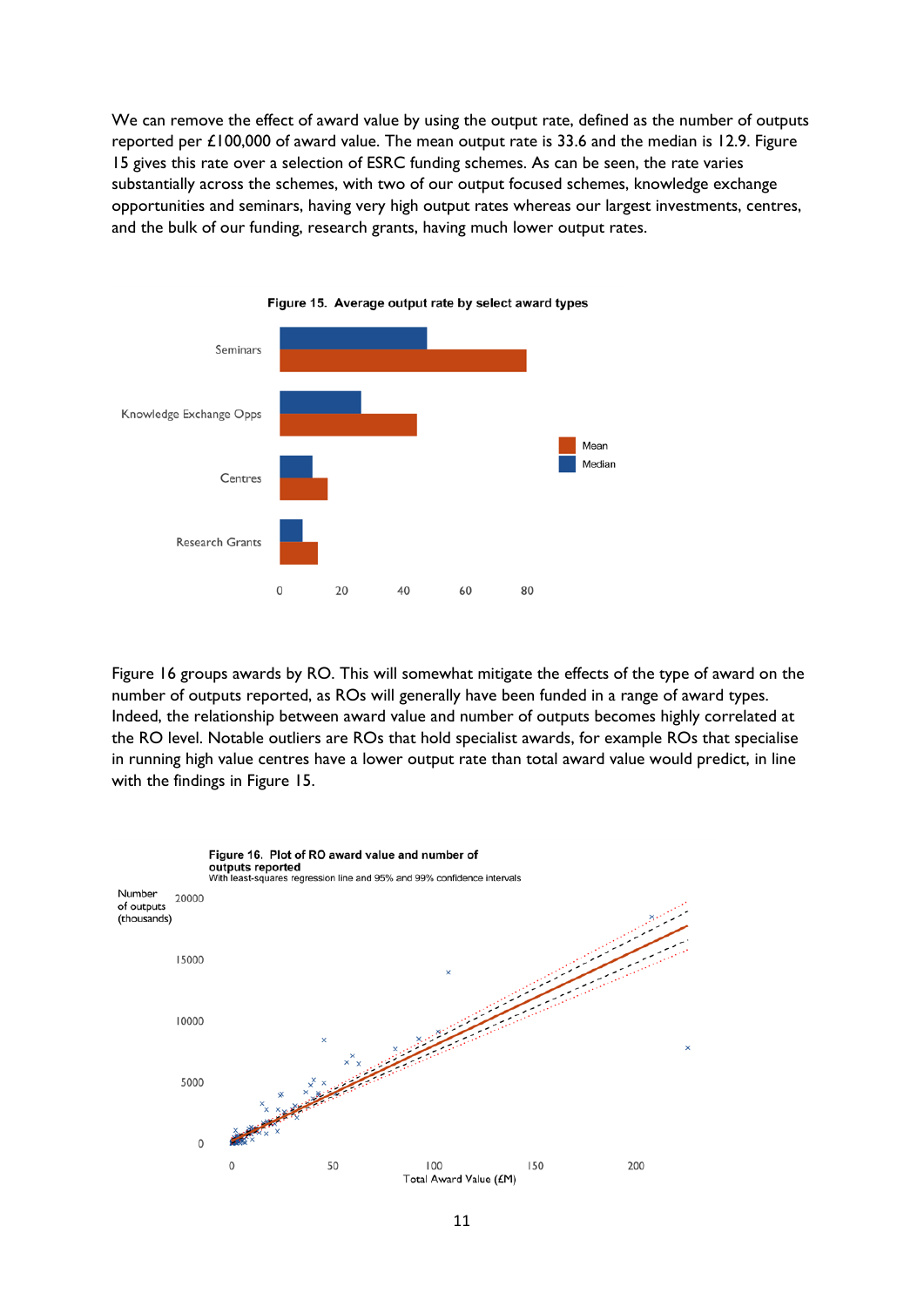There is a slightly weaker relationship between number of awards held by an RO and number of outputs reported, with several ROs reporting many more outputs than their number of awards would predict (Figure 17).



Not all awards report all output types. Figure 18 indicates that most awards report publications, and over half report engagement activities. No other output type is reported by more than a quarter of awards.

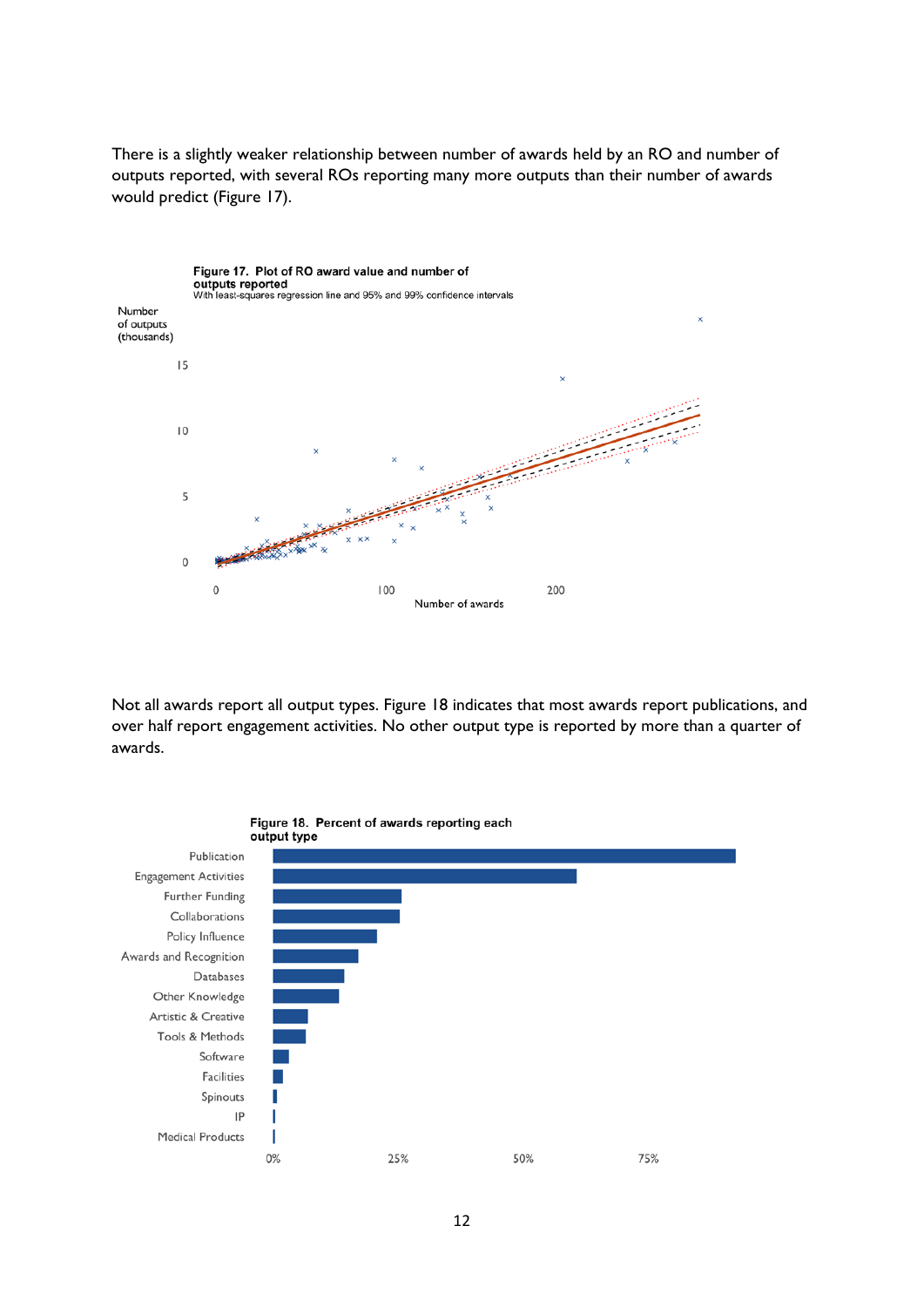Figure 19 provides the average number of outputs reported, for all awards reporting that output type. Awards reporting publications and engagement activities report these outputs in higher volumes than is the case for other output types, and the average number reported is very similar for engagement activities and publications.



All output types have a higher mean than median value. This suggests that a small number of awards must report a much higher number of outputs than the median award, skewing the average. This concentration of reporting can be summarised with Gini coefficients, found in Figure 20. It is our highest volume outputs, engagement activities and publications, that have the highest Gini coefficients. This means that, while these outputs are reported by the widest number of awards, their reporting is also more highly concentrated within a small number of awards.



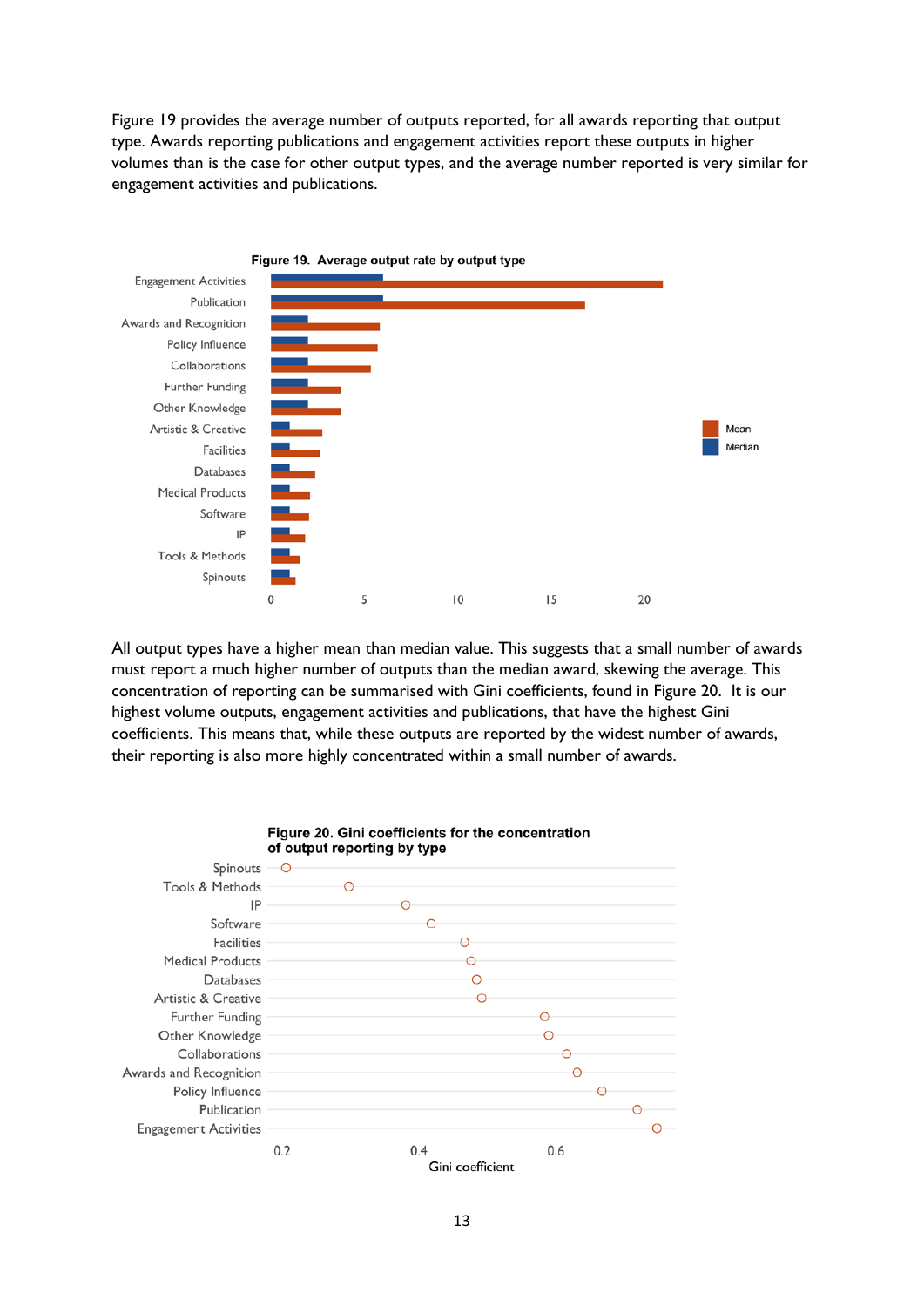## <span id="page-13-0"></span>**When are outputs reported?**

Figure 21 illustrates that a significant number of outputs reported in researchfish were originally imported into researchfish from our previous reporting system, more than has been added in any single submission period since. This makes sense, as these imported outputs covered a long period before researchfish was in use. Since then there has been no trend in the number of new outputs reported in each submission period, varying from 22,000 to 35,000 new outputs each year.



Another way to examine trends over time is whether an award is reporting an output in its first submission period or not. To make this a meaningful measure, Figure 22 takes a subset of the data; the 573 awards that were first added to researchfish in 2014 (not imported from the previous system) and made submissions each year from 2014 to 2019. These awards have reported 28,525 outputs in total.

As can be seen, a clear trend emerges. Awards report fewer outputs in the first submission period, when their research is just getting going. This increases dramatically in the second submission period before slowly falling in each year after that.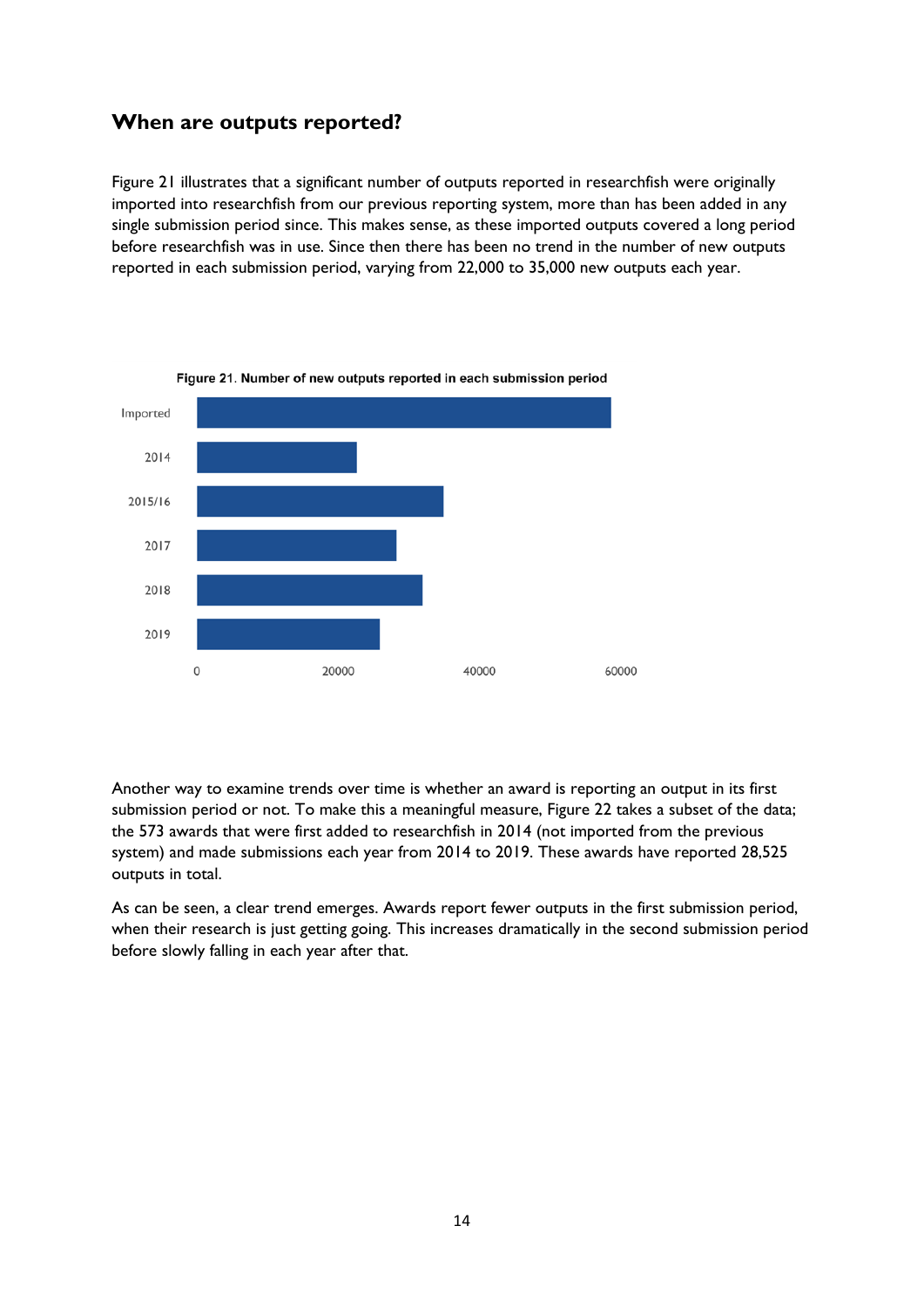

Figure 22. Award's submission period in which output is first reported

This reporting behaviour varies across output types. Artistic and creative products are the most likely to be reported in the first submission period (30%) whereas less than 10% of awards and recognitions are.



15